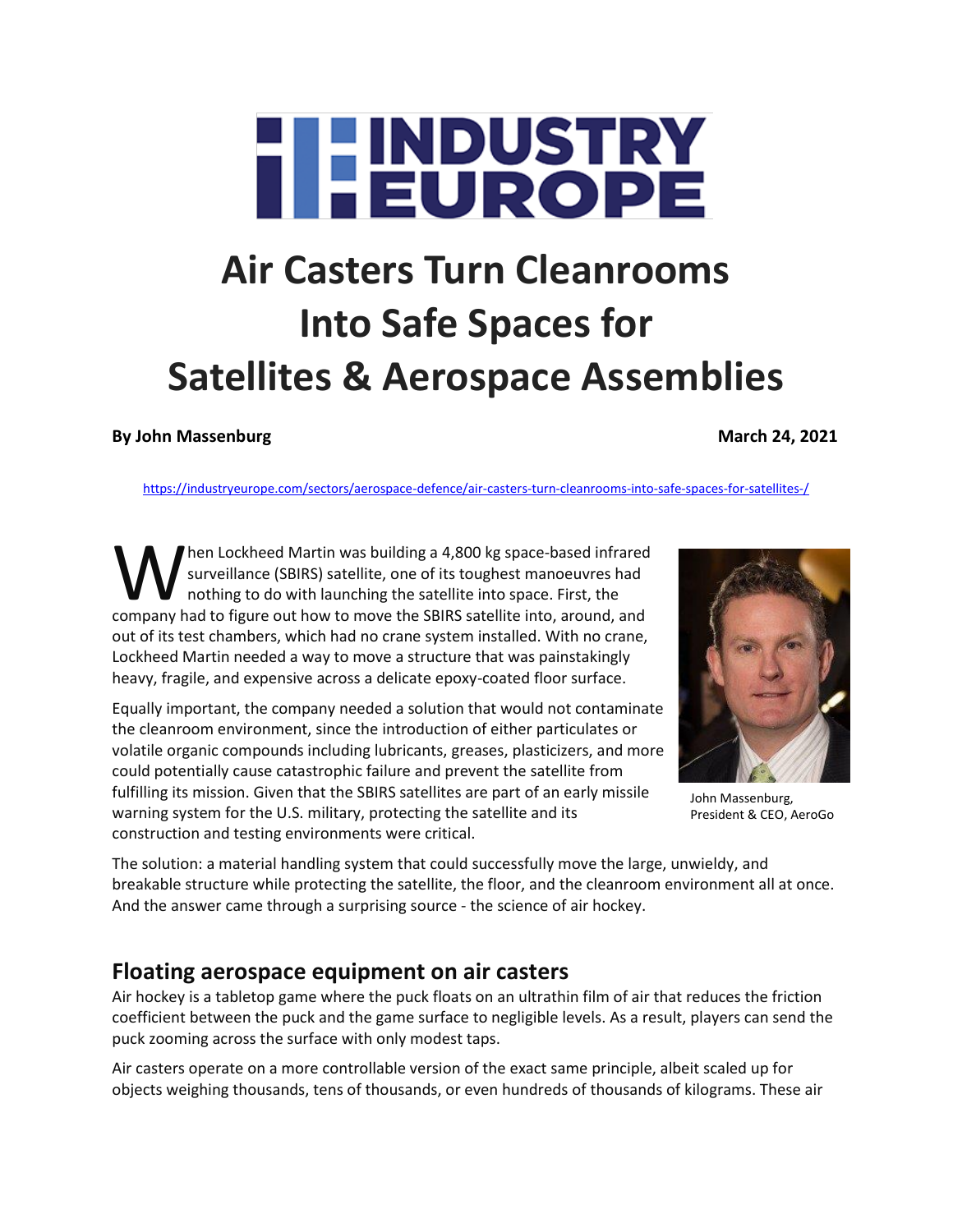casters are doughnut-shaped bags that inflate with compressed air, normally just standard plant air. When the air caster bag reaches maximum capacity, excess air leaks underneath until a thin film of air only about 10 millimetres thick upon which the structure literally floats. With the friction coefficient reduced to less than 1%, an object the size of the SBIRS satellite can be moved with only about onetenth the amount of force required to push the same object on wheeled casters.

For aerospace applications, air casters satisfy all three issues facing the SBIRS structure, they could:

- 1. Move a heavy and delicate object successfully with precise positioning.
- 2. Protect the floor surface from damage.
- 3. Keep the cleanroom environment pristine so that the satellite would maintain operational integrity in space.

It's not just Lockheed Martin that benefitted. Most of the aerospace industry uses air casters to some degree because of their ability to meet all three of those requirements simultaneously. Boeing, Airbus, the European Space Agency, the Indian Space Research Organisation (ISRO), the U.S. National Aeronautics and Space Administration (NASA), and other private organisations all use air caster-based systems to move and position aerospace equipment ranging from telecommunication satellites to shuttle payloads.



*SBIRS 10, 656 lb. satellite moving into test bay on air casters. Source: AeroGo*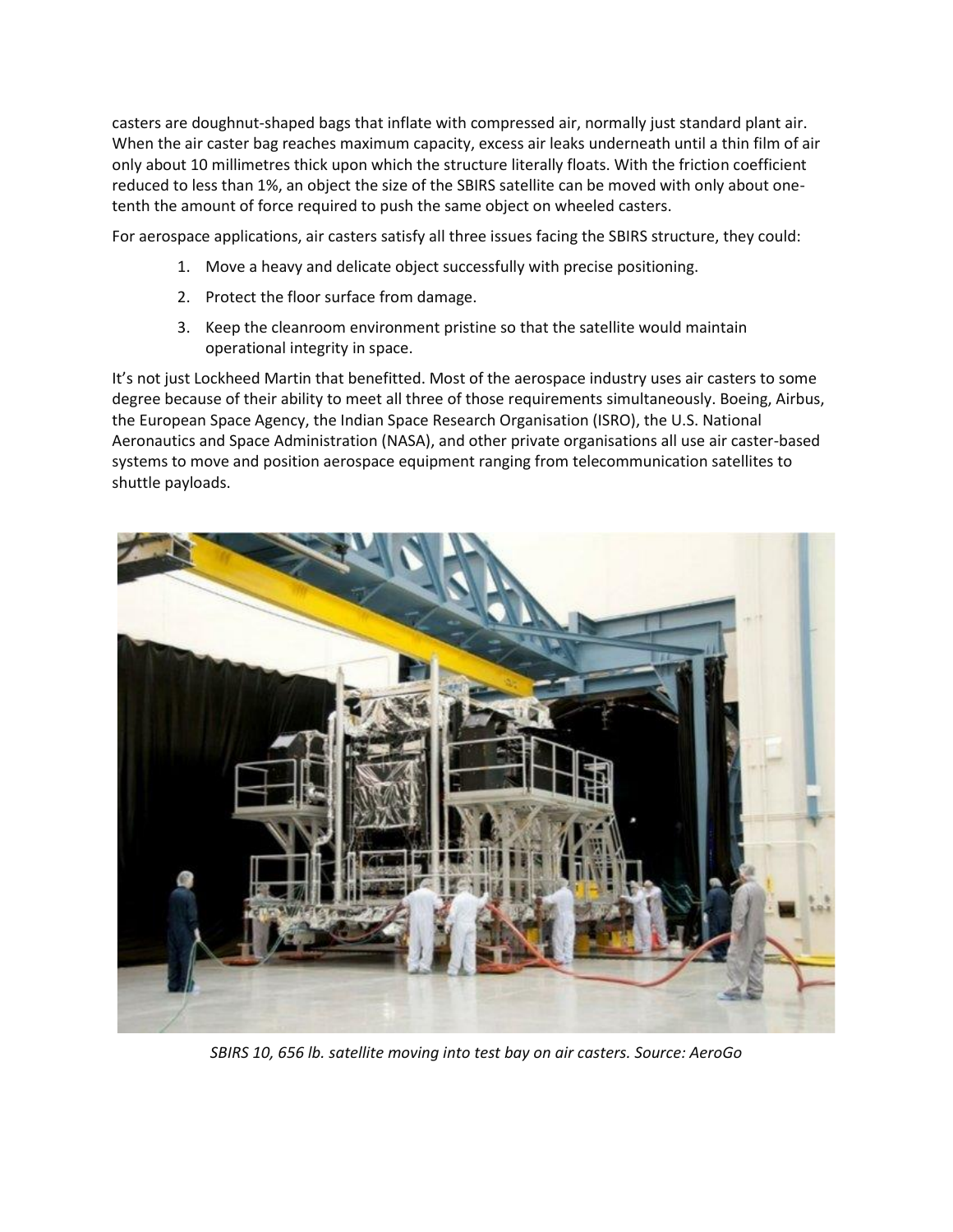#### **As clean as air**

Air casters produce neither particulates nor pollutants like aerosols or chemical vapours. They require only compressed air to operate, consuming no fuel, requiring no lubricant oils, and emitting no exhaust.

The way in which they protect the floor surface also helps prevent contamination. Material handling solutions that create friction or cause grinding or other breakages can inadvertently release particles and other contaminants into a cleanroom environment. Because air casters are floating, however, the floor surface is protected against scratching, grinding, or gouging. As a result, that film of air no thicker than a business card can protect expensive epoxy-coated surface treatments against damage. *- The author, John Massenberg, is President and CEO at [AeroGo, Inc.](https://www.aerogo.com/)*

Air casters also spread the weight of the object being moved over a much larger surface area than something like a wheeled caster, resulting in a total floor loading of around 25 psi. A material handling system like a wheeled caster can produce thousands of psi at the specific points of contact, which can render such a system unusable if the cleanroom includes raised floors.

#### **Moving satellites with ease**

Still, it's important to note that no matter how clean the air casters may be, they still need to be able to successfully and safely facilitate the movement of these satellites from point to point.

Air casters require no certification and only simple training to operate. A single operator can move even very large objects using nothing more than human power. For example, a load weighing around 2,250 kg. requires only around 2 to 11 kg. of force to move, depending on the condition of the floor surface.

The air casters can also fit within the footprint of the satellite, can move omnidirectionally, and lift the equipment less than 10 cm off the ground. As a result, the satellites can navigate even narrow corridors, make tight 90-degree turns, rotate in place, fit precisely into position for testing, and go through doorways with low clearance.

Another key issue is preventing shock loads that could damage or de-calibrate the satellite equipment while in transit. Any type of wheeled vehicle or conveyance is guaranteed to transmit vibrations to the equipment; even a crane can inadvertently transmit a shock load when picking up or setting the equipment down. Air casters, however, slide beneath the object to be moved and then smoothly lift the satellite equipment up as the casters inflate. Operators can move the load as needed with the air casters effectively acting as shock absorbers. When positioned, the casters are deflated, and the equipment gently settles into place.

### **The solution isn't rocket science**

For decades, air casters have been a staple at space agencies around the world, including the European Space Agency, the U.S. National Aeronautics and Space Administration (NASA), as well as at commercial aerospace vendors like Lockheed Martin, Boeing, and Airbus. It's easy to see why. Often, many of the most important movement and positioning happens long before the satellite reaches orbit and takes place in environments subject to stringent regulations limiting exposure to contaminants and environmental pollutants like aerosols, chemical vapours, dust, and even airborne microscopic organisms.